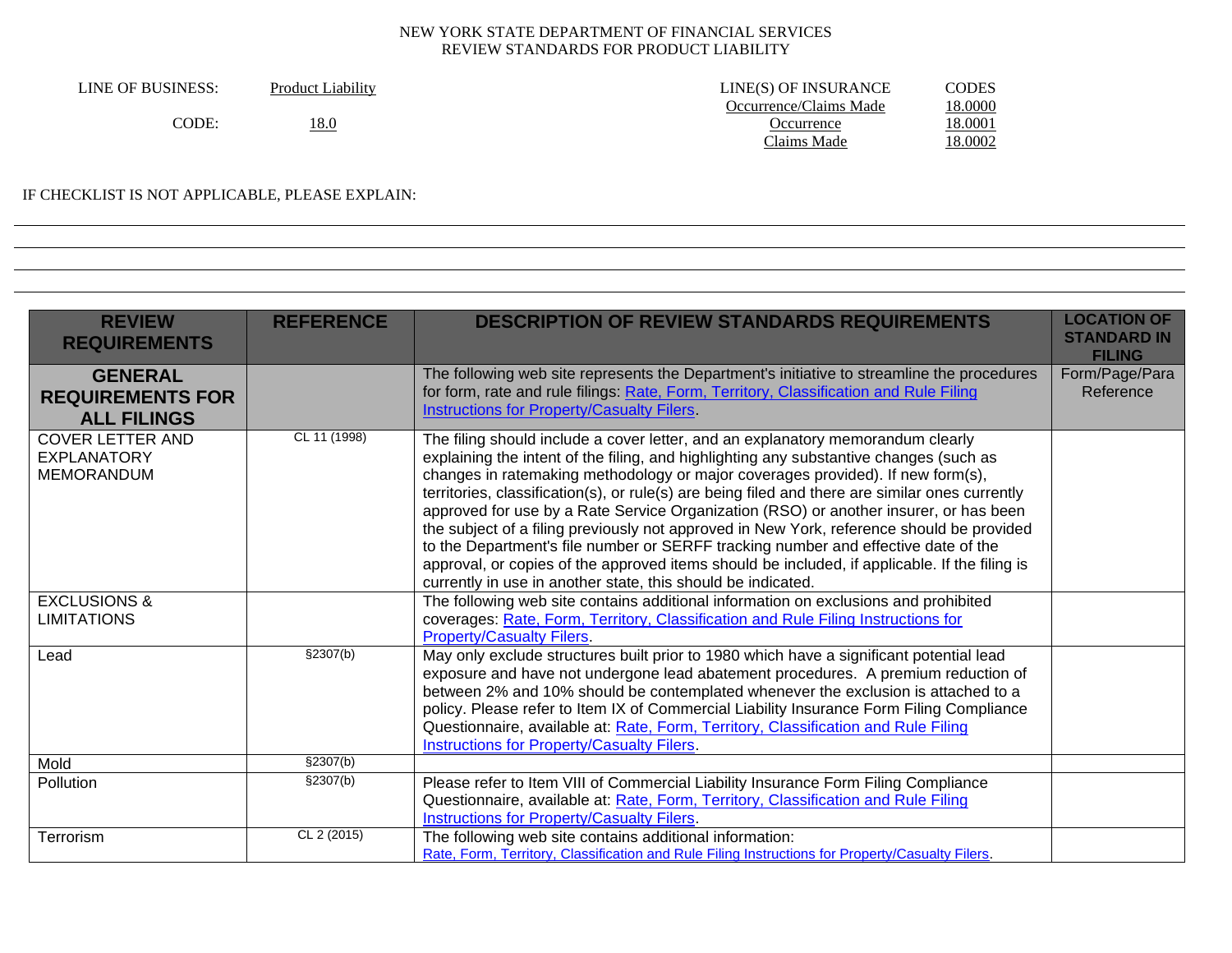| <b>REVIEW</b><br><b>REQUIREMENTS</b> | <b>REFERENCE</b> | DESCRIPTION OF REVIEW STANDARDS REQUIREMENTS | <b>LOCATION OF</b><br><b>STANDARD IN</b><br><b>FILING</b> |
|--------------------------------------|------------------|----------------------------------------------|-----------------------------------------------------------|
|                                      |                  |                                              |                                                           |

| Tobacco                       | \$2307(b)                     | Such exclusion should be limited to the deleterious health effects associated with the use       |  |
|-------------------------------|-------------------------------|--------------------------------------------------------------------------------------------------|--|
|                               |                               | of such products only. Please refer to Item I.O of Commercial Liability Insurance Form           |  |
|                               |                               | Filing Compliance Questionnaire, available at: Rate, Form, Territory, Classification and         |  |
|                               |                               | Rule Filing Instructions for Property/Casualty Filers.                                           |  |
| <b>FILING SUBMISSION</b>      | §2305 & §2307<br>CL 19 (1992) | Forms, territories, classifications, rating rules, rates and rating plans are subject to prior   |  |
|                               | Supplement No 1 to            | approval.                                                                                        |  |
|                               | CL 11(1998)                   |                                                                                                  |  |
| Compliance Questionnaires,    | CL 11 (1998)                  | Please refer to the following web site for additional information:                               |  |
| Forms and Optional "Speed     | Supplement No 3 to CL 11      | Rate, Form, Territory, Classification and Rule Filing Instructions for Property/Casualty Filers. |  |
| to Market" Filing Procedures  | (1998)                        |                                                                                                  |  |
| NO FILE OR FILING             | Article 63                    | An authorized insurer must obtain a "Special Risk License" prior to writing business in the      |  |
| <b>EXEMPTIONS</b>             | 11NYCRR16 (Reg. 86)           | "Free Trade Zone". Such business shall be limited to a Special Risk defined as either a          |  |
|                               |                               | Class 1 risk, Class 2 risk as enumerated in the list contained in Regulation 86, or a Class 3    |  |
|                               |                               | risk. Although filing is not required for a Class 1 risk or a Class 2 risk, rates and policy     |  |
|                               |                               | forms applied to special risks must still satisfy governing standards set forth in the           |  |
|                               |                               | Insurance Law and regulations. If it is a class 3 risk then the company is required to file for  |  |
|                               |                               | information only any form that has not been previously filed with the Superintendent within      |  |
|                               |                               | three business days after the first delivery of a policy using such form, but no later than 60   |  |
|                               |                               | calendar days after the inception date of such policy. It should be noted that any policy        |  |
|                               |                               | form that an insurer previously filed with the Superintendent and that the Superintendent        |  |
|                               |                               | disapproved or rejected or that the insurer withdrew will not be considered to have been         |  |
|                               |                               | previously filed with the Superintendent.                                                        |  |
| PROHIBITED COVERAGES          |                               | While the Department does not have an exhaustive list, some examples of prohibited               |  |
|                               |                               | coverages include punitive damages and corporal punishment. Please refer to the                  |  |
|                               |                               | following web site for additional information:                                                   |  |
|                               |                               | Rate, Form, Territory, Classification and Rule Filing Instructions for Property/Casualty Filers. |  |
| <b>Assault and Battery</b>    | \$2307(b)                     | Coverage for Assault and Battery is prohibited except for defense of person or property.         |  |
|                               |                               | Please refer to Item I.A.1.c of Commercial Liability Insurance Form Filing Compliance            |  |
|                               |                               | Questionnaire, available at: Rate, Form, Territory, Classification and Rule Filing               |  |
|                               |                               | Instructions for Property/Casualty Filers.                                                       |  |
| <b>Discrimination</b>         | CL 6 (1994)                   | Coverage for discrimination may only be provided on vicarious basis or for disparate             |  |
|                               |                               | impact.                                                                                          |  |
| <b>Indemnification Policy</b> | §3420                         | Is not permitted. Liability coverage must be provided on a pay on behalf basis. Please           |  |
|                               |                               | refer to Item I.B.1 of Commercial Liability Insurance Form Filing Compliance                     |  |
|                               |                               | Questionnaire, available at: Rate, Form, Territory, Classification and Rule Filing               |  |
|                               |                               | <b>Instructions for Property/Casualty Filers.</b>                                                |  |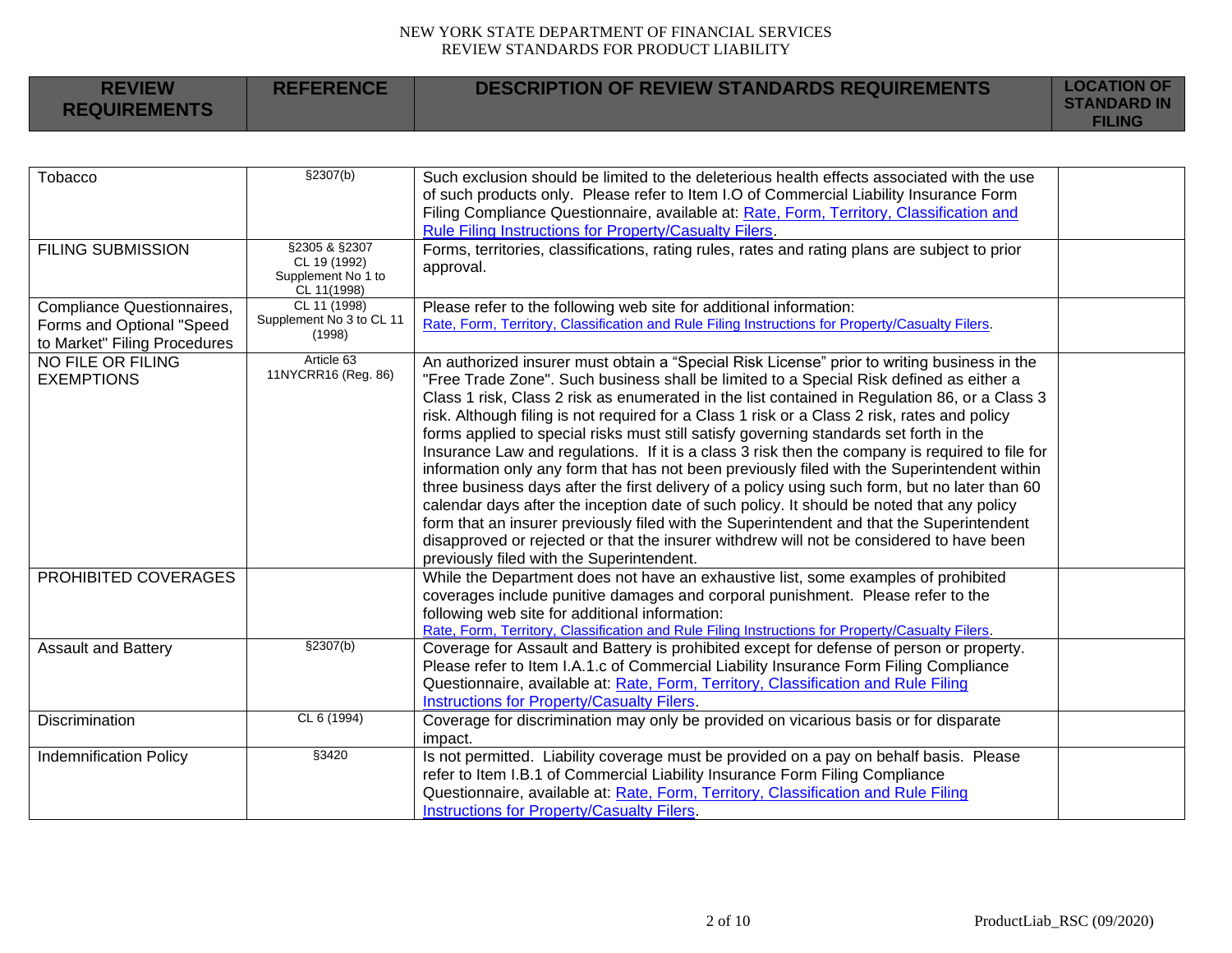| <b>REVIEW</b><br><b>REQUIREMENTS</b> | <b>REFERENCE</b> | DESCRIPTION OF REVIEW STANDARDS REQUIREMENTS | <b>LOCATION OF</b><br><b>STANDARD IN</b><br><b>FILING</b> |
|--------------------------------------|------------------|----------------------------------------------|-----------------------------------------------------------|
|                                      |                  |                                              |                                                           |

| <b>Intentional Acts</b>        | \$2307(b)                              | May only be provided on vicarious basis or for disparate impact. Please refer to Item<br>I.A.1.b of Commercial Liability Insurance Form Filing Compliance Questionnaire, available |                |
|--------------------------------|----------------------------------------|------------------------------------------------------------------------------------------------------------------------------------------------------------------------------------|----------------|
|                                |                                        | at: Rate, Form, Territory, Classification and Rule Filing Instructions for Property/Casualty Filers.                                                                               |                |
| Punitive or Exemplary          | CL 6 (1994)                            | Coverage for Punitive or Exemplary Damages is not permitted. Please refer to Item I.A.1.a                                                                                          |                |
| Damages                        |                                        | of Commercial Liability Insurance Form Filing Compliance Questionnaire, available at:                                                                                              |                |
|                                |                                        | Rate, Form, Territory, Classification and Rule Filing Instructions for Property/Casualty Filers.                                                                                   |                |
| <b>Sexual Harassment</b>       | \$2307(b)                              | Coverage should not be provided to any person who allegedly or actually: i) participates in,                                                                                       |                |
| Coverage                       |                                        | ii) directs; or iii) knowingly allows any act of sexual misconduct.                                                                                                                |                |
| SIDE BY SIDE                   | CL 11 (1998)                           | If the filing is a revision to existing form(s), territories, classification(s) or rule(s); Except for                                                                             |                |
| <b>COMPARISON</b>              |                                        | simple, non-substantive changes, a side-by-side comparison of the form(s) or rule(s) being                                                                                         |                |
|                                |                                        | proposed and those currently in use in New York, with all changes clearly marked and                                                                                               |                |
|                                |                                        | explained in the company's cover letter or memorandum must be included. Revisions to                                                                                               |                |
|                                |                                        | classifications and territories should include a comparison between those currently on file                                                                                        |                |
|                                |                                        | (in New York) and those proposed, including relevant statistical data (experience) and any                                                                                         |                |
|                                |                                        | rate or rate relativity effect. There should be a reference to the Department's previous file                                                                                      |                |
|                                |                                        | number and/or a copy of the approval letter in which the current form(s), territories,                                                                                             |                |
|                                |                                        | classification(s) or rule(s) were approved/acknowledged.                                                                                                                           |                |
| <b>FORMS: POLICY</b>           | §1113, §2307, §3105,<br>§3106, & §3420 | The following Compliance Questionnaire contains detailed information for making a                                                                                                  | Form/Page/Para |
| <b>PROVISIONS</b>              | 11 NYCRR 86 (Reg. 95)                  | Products Liability filing including required policy provisions, exclusions, prohibited                                                                                             | Reference      |
|                                | 11NYCRR 71 (Reg. 107)                  | coverages, and standard language:                                                                                                                                                  |                |
|                                | 11 NYCRR 72 (Reg. 110)                 | Commercial Liability Insurance Form Filing Compliance Questionnaire                                                                                                                |                |
|                                | 11 NYCRR 73 (Reg. 121)                 | Rate, Form, Territory, Classification and Rule Filing Instructions for Property/Casualty Filers.                                                                                   |                |
| <b>APPLICATIONS</b>            | \$2307(b)                              |                                                                                                                                                                                    |                |
| Filing exemption               |                                        | Applications which do not become part of the policy are exempt from filing requirements.                                                                                           |                |
|                                |                                        | Please refer to Item I.N.1 of Commercial Liability Insurance Form Filing Compliance                                                                                                |                |
|                                |                                        | Questionnaire, available at: Rate, Form, Territory, Classification and Rule Filing                                                                                                 |                |
|                                | \$403(d)                               | Instructions for Property/Casualty Filers.                                                                                                                                         |                |
| <b>Fraud Warning Statement</b> | 11NYCRR86.4(Reg. 95)                   | All applications must contain the prescribed fraud warning statement, which must be                                                                                                |                |
| Claims-Made Disclosure         | 11NYCRR 73.7(a)                        | incorporated immediately above the applicant's signature.                                                                                                                          |                |
| <b>Notice</b>                  | (Reg. 121)                             | If a policy is a claims-made policy, the application must comply with the disclosure<br>requirements listed in Item II.a of Claims Made Policies Form Filing Compliance            |                |
|                                |                                        | Questionnaire, available at: Rate, Form, Territory, Classification and Rule Filing                                                                                                 |                |
|                                |                                        | Instructions for Property/Casualty Filers.                                                                                                                                         |                |
| Defense-within-limit           | 11NYCRR 71.5(a)                        | If a policy is a defense within limits policy, the application must comply with the disclosure                                                                                     |                |
| <b>Disclosure</b>              | (Reg. 107)                             | requirements listed in Item I.C of Defense-Within-Limits Form Filing Compliance                                                                                                    |                |
|                                |                                        | Questionnaire, available at: Rate, Form, Territory, Classification and Rule Filing                                                                                                 |                |
|                                |                                        | Instructions for Property/Casualty Filers.                                                                                                                                         |                |
|                                |                                        |                                                                                                                                                                                    |                |
| <b>ARBITRATION</b>             |                                        | Arbitration of disputes between an insured and the insurer may not be required.                                                                                                    |                |
|                                |                                        |                                                                                                                                                                                    |                |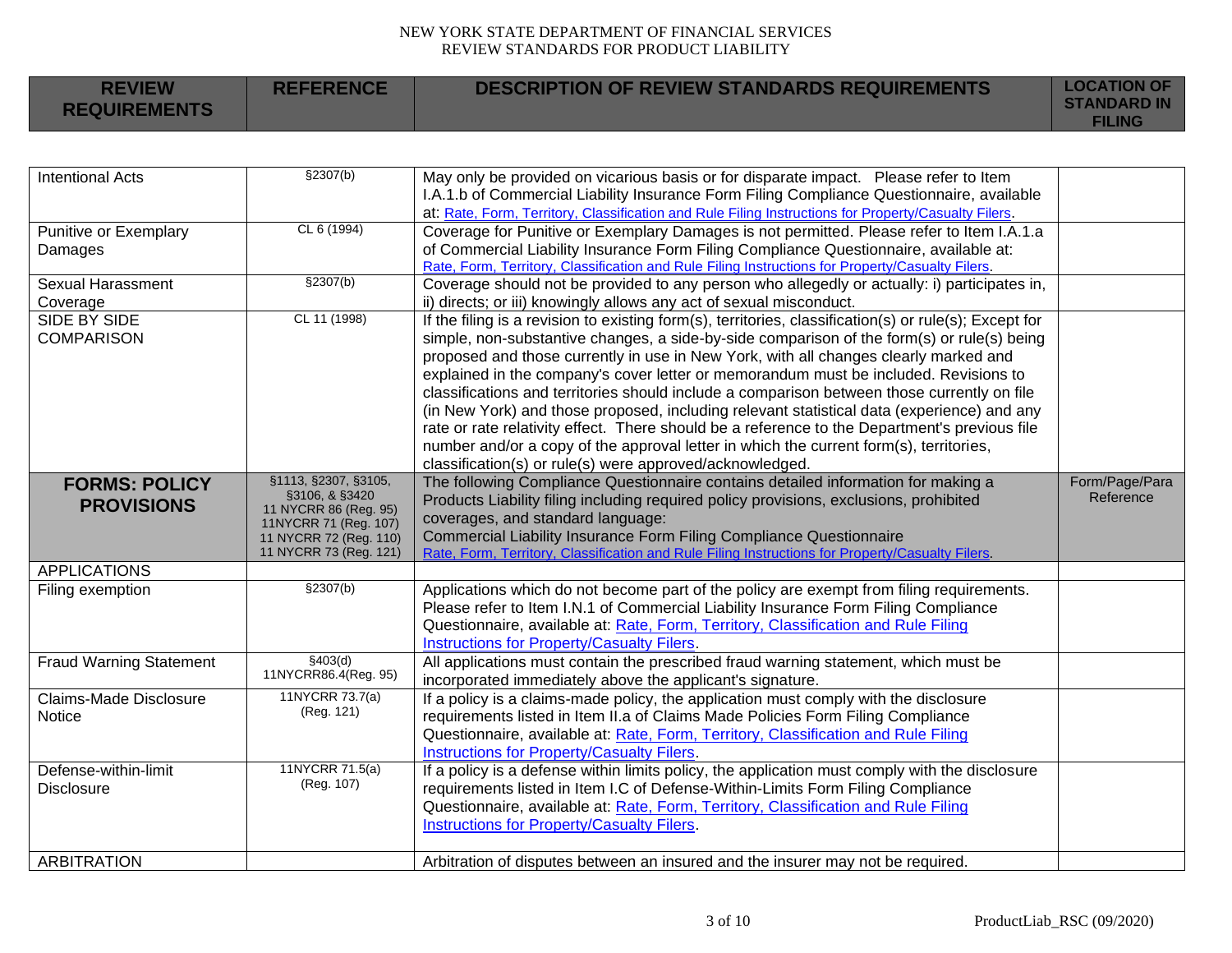|  | <b>REVIEW</b><br><b>REQUIREMENTS</b> | <b>REFERENCE</b> | DESCRIPTION OF REVIEW STANDARDS REQUIREMENTS | <b>LOCATION OF</b><br><b>STANDARD IN</b><br><b>FILING</b> |
|--|--------------------------------------|------------------|----------------------------------------------|-----------------------------------------------------------|
|--|--------------------------------------|------------------|----------------------------------------------|-----------------------------------------------------------|

| <b>BANKRUPTCY</b><br><b>PROVISIONS</b>           |                                                                             |                                                                                                                                                                                                                                                                                                                                                                                                                                                                                                                                                                                                                                                                                                          |  |
|--------------------------------------------------|-----------------------------------------------------------------------------|----------------------------------------------------------------------------------------------------------------------------------------------------------------------------------------------------------------------------------------------------------------------------------------------------------------------------------------------------------------------------------------------------------------------------------------------------------------------------------------------------------------------------------------------------------------------------------------------------------------------------------------------------------------------------------------------------------|--|
| Insolvency or bankruptcy<br>clause               | \$3420(a)(1)                                                                | A policy must contain a statement indicating that the insolvency or bankruptcy of the<br>insured or the insured's estate does not relieve the obligations of the insurer. Please refer<br>to Item I.B.2 of Commercial Liability Insurance Form Filing Compliance Questionnaire,<br>available at: Rate, Form, Territory, Classification and Rule Filing Instructions for<br><b>Property/Casualty Filers.</b>                                                                                                                                                                                                                                                                                              |  |
| <b>BLANK ENDORSEMENTS</b>                        |                                                                             | Not permitted since a blank endorsement may change policy provisions without the proper<br>approval by this Department. An exception may be made for a blank form if its usage is<br>apparent based on the title/language of the form itself (such as a change in address form).<br>Forms containing check boxes with a space for language to be added are considered<br>blank endorsements and are subject to these rules. Please refer to Item I.L of Commercial<br>Liability Insurance Form Filing Compliance Questionnaire, available at: Rate, Form,<br>Territory, Classification and Rule Filing Instructions for Property/Casualty Filers.                                                        |  |
| <b>CANCELLATION &amp; NON-</b><br><b>RENEWAL</b> | §3426<br>CL 14 (1986)<br>CL 11 (1989)<br>Supplement No 1 to CL 11<br>(1989) | The Cancellation & Nonrenewal provisions apply to all commercial risk policies including<br>policies issued or issued for delivery in New York covering risks with multi-state locations<br>where the insured is principally headquartered in New York or the policy provides that New<br>York Law will govern. Please refer to Compliance Questionnaire No. CLCNR for detailed<br>cancellation and nonrenewal requirements:<br>Commercial Lines Cancellation and Nonrenewal Form Filing Compliance Questionnaire<br>Rate, Form, Territory, Classification and Rule Filing Instructions for Property/Casualty Filers.                                                                                    |  |
| Notice of Cancellation                           | §3426(b), (c), (h)(2), (g) &<br>(1)                                         | The cancellation provisions must comply with the statutory requirements for the content of<br>the notice (including loss information), proof of notice, special provisions, and time frame<br>for giving notice. Any notice which fails to include a provision required by Section 3426<br>shall not be an effective notice of cancellation. Notice must be mailed/delivered to the first<br>name insured and to the insured's authorized agent or broker. Please refer to Item I.A of<br>Commercial Lines Cancellation and Nonrenewal Form Filing Compliance Questionnaire,<br>available at: Rate, Form, Territory, Classification and Rule Filing Instructions for<br><b>Property/Casualty Filers.</b> |  |
| Notice of Non Renewal                            | $§3426(e), (g), (h)(2)$ & (I)                                               | The nonrenewal provisions must comply with the statutory requirements for the content of<br>the notice (including loss information), proof of notice, special provisions, and time frame<br>for giving notice. Any notice which fails to include a provision required by Section 3426<br>shall not be an effective notice of nonrenewal. Notice must be mailed/delivered to the first<br>name insured and to the insured's authorized agent or broker. Please refer to Item I.B of<br>Commercial Lines Cancellation and Nonrenewal Form Filing Compliance Questionnaire,<br>available at: Rate, Form, Territory, Classification and Rule Filing Instructions for<br><b>Property/Casualty Filers.</b>     |  |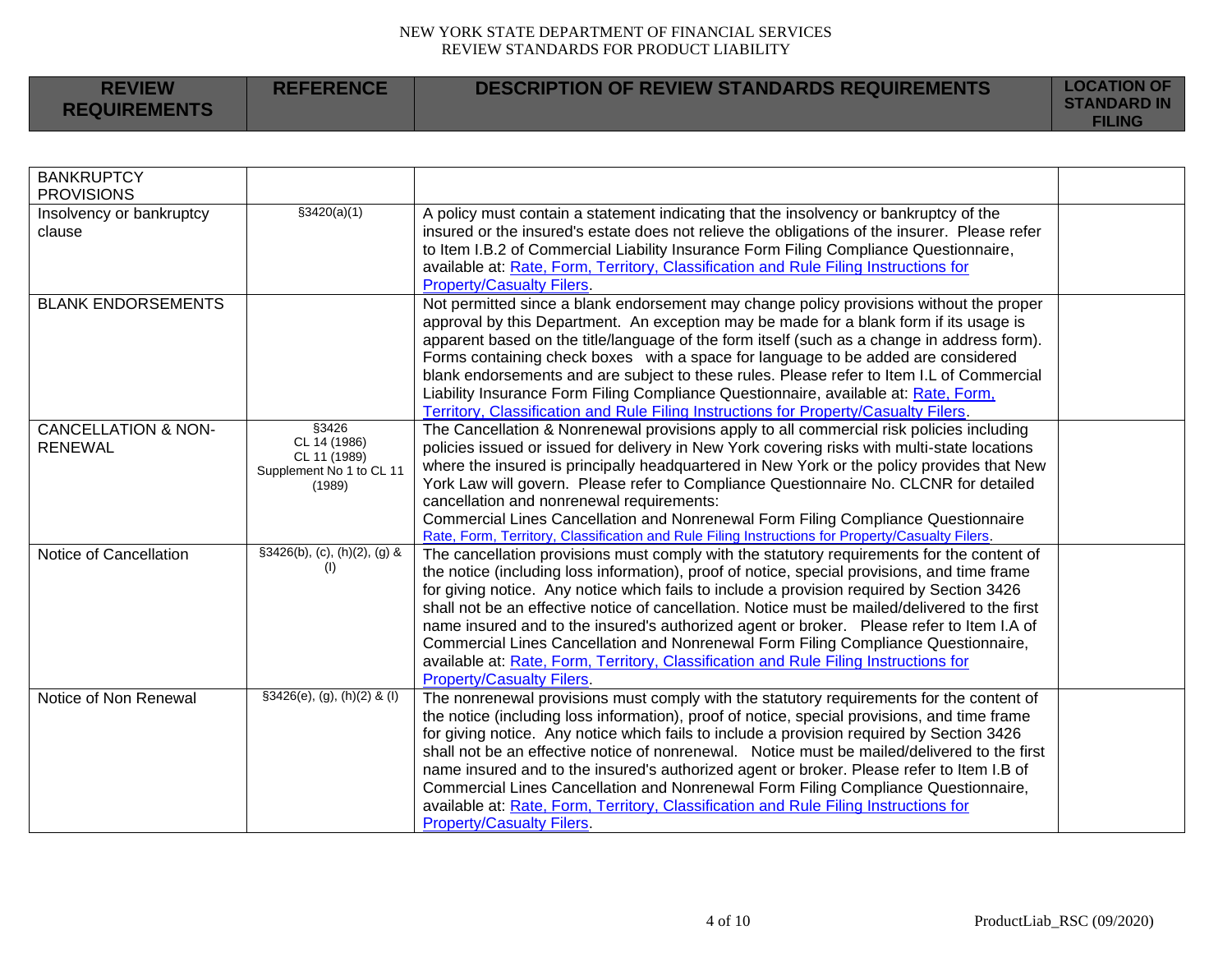| <b>REVIEW</b><br><b>REQUIREMENTS</b>    | <b>REFERENCE</b>                  | <b>DESCRIPTION OF REVIEW STANDARDS REQUIREMENTS</b>                                                                                                                                                                                                                                                                                                                                                                                                                                                                                                                                                                                                                                                                             | <b>LOCATION OF</b><br><b>STANDARD IN</b><br><b>FILING</b> |
|-----------------------------------------|-----------------------------------|---------------------------------------------------------------------------------------------------------------------------------------------------------------------------------------------------------------------------------------------------------------------------------------------------------------------------------------------------------------------------------------------------------------------------------------------------------------------------------------------------------------------------------------------------------------------------------------------------------------------------------------------------------------------------------------------------------------------------------|-----------------------------------------------------------|
|                                         |                                   |                                                                                                                                                                                                                                                                                                                                                                                                                                                                                                                                                                                                                                                                                                                                 |                                                           |
| <b>Required Policy Period</b>           | $$3426(a)(2)$ & (d)(2)            | A required policy period means a period of one year from the date as of which a covered<br>policy is renewed or first issued. A policy issued for less than one year must be in<br>compliance with statutory reasons outlined in §3426(d)(2). Please refer to Item II of<br>Commercial Lines Cancellation and Nonrenewal Form Filing Compliance Questionnaire,<br>available at: Rate, Form, Territory, Classification and Rule Filing Instructions for<br><b>Property/Casualty Filers.</b>                                                                                                                                                                                                                                      |                                                           |
| Permissible Reasons for<br>Cancellation | $§3426(b), (c)$ & (h)             | A policy may be cancelled for any valid underwriting reason during the first 60 days a<br>policy is in force. After the first 60 days, reasons for cancellation are limited to statutory<br>references. Please refer to Item I.A. 2 of Commercial Lines Cancellation and Nonrenewal<br>Form Filing Compliance Questionnaire, available at: Rate, Form, Territory, Classification<br>and Rule Filing Instructions for Property/Casualty Filers.                                                                                                                                                                                                                                                                                  |                                                           |
| Permissible Reasons for<br>Non Renewal  | $$3426(e)$ & (h)                  | A valid underwriting reason must be specifically listed in notice. Please refer to<br>Commercial Lines Cancellation and Nonrenewal Form Filing Compliance Questionnaire,<br>available at: Rate, Form, Territory, Classification and Rule Filing Instructions for<br><b>Property/Casualty Filers.</b>                                                                                                                                                                                                                                                                                                                                                                                                                            |                                                           |
| <b>Conditional Renewal</b>              | \$3426(e)(1)(B)                   | A conditional renewal notice is required for any change in the policy less favorable to the<br>policyholder. Such notice must contain the specific reason or reasons for conditional<br>renewal and must comply with the statutory requirements for the content of the notice<br>(including loss information), proof of notice, special provisions, and time frame for giving<br>notice. Please refer to Item I.B.2 and I.B.3 of Commercial Lines Cancellation and<br>Nonrenewal Form Filing Compliance Questionnaire, available at: Rate, Form, Territory,<br>Classification and Rule Filing Instructions for Property/Casualty Filers.                                                                                        |                                                           |
| <b>Policy Extension</b>                 | \$3426(e)(6)                      | Aggregate Limit for expiring policy is increased in proportion to any policy extension as a<br>result of late notice. Please refer to Item II. 2 of Commercial Lines Cancellation and<br>Nonrenewal Form Filing Compliance Questionnaire, available at: Rate, Form, Territory,<br>Classification and Rule Filing Instructions for Property/Casualty Filers.                                                                                                                                                                                                                                                                                                                                                                     |                                                           |
| Suspension                              | \$3426(m)                         | A suspension of coverage shall not be considered a cancellation of coverage                                                                                                                                                                                                                                                                                                                                                                                                                                                                                                                                                                                                                                                     |                                                           |
| <b>CLAIMS MADE</b>                      | \$2307(b)<br>11NYCRR73 (Reg. 121) | The following Claims-Made Policies Form Filing Compliance Questionnaire contains<br>detailed information for making a Claims Made filing:<br>Claims Made Policies Form Filing Compliance Questionnaire<br>Rate, Form, Territory, Classification and Rule Filing Instructions for Property/Casualty Filers.                                                                                                                                                                                                                                                                                                                                                                                                                      |                                                           |
| <b>DEFENSE</b>                          |                                   |                                                                                                                                                                                                                                                                                                                                                                                                                                                                                                                                                                                                                                                                                                                                 |                                                           |
| Duty to Defend                          |                                   | The insurer has the duty to defend all claims to which the policy applies. A defense must<br>be provided even if allegations are groundless, false or fraudulent. A complete defense<br>must be provided for a claim, which involves both covered and uncovered allegations, and<br>no allocation of defense costs is permitted. Additionally, provision must be made for the<br>orderly transfer of defense duties when the limit of liability is used up in the payment of<br>judgments or settlements. Please refer to Item I.C of Commercial Liability Insurance Form<br>Filing Compliance Questionnaire, available at: Rate, Form, Territory, Classification and<br>Rule Filing Instructions for Property/Casualty Filers. |                                                           |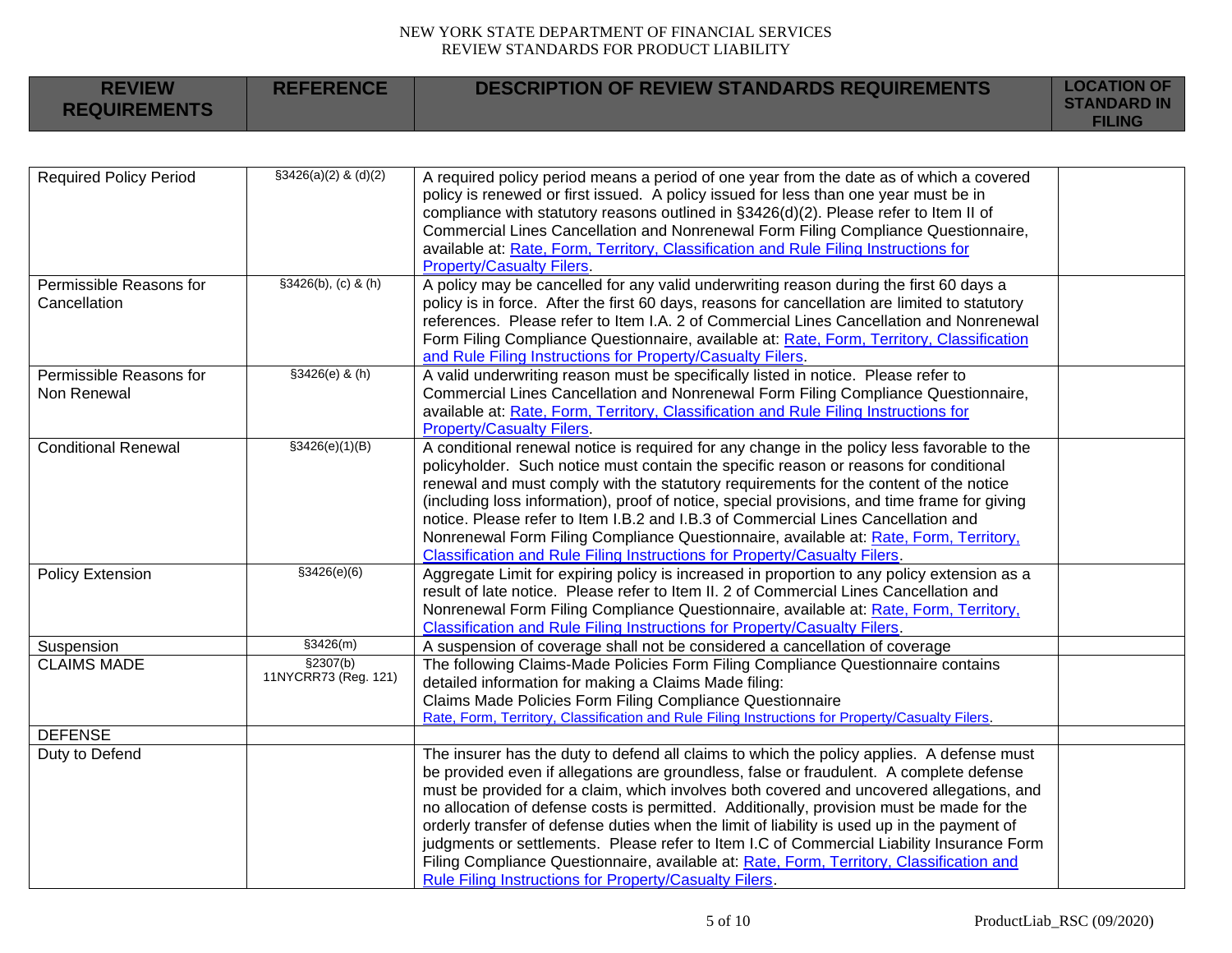| <b>REVIEW</b><br><b>REQUIREMENTS</b> | <b>REFERENCE</b>                              | <b>DESCRIPTION OF REVIEW STANDARDS REQUIREMENTS</b>                                                                                                                                                                                                                                                                                                                                                                                                                                                                                                                                                                                                                                       | <b>LOCATION OF</b><br><b>STANDARD IN</b><br><b>FILING</b> |
|--------------------------------------|-----------------------------------------------|-------------------------------------------------------------------------------------------------------------------------------------------------------------------------------------------------------------------------------------------------------------------------------------------------------------------------------------------------------------------------------------------------------------------------------------------------------------------------------------------------------------------------------------------------------------------------------------------------------------------------------------------------------------------------------------------|-----------------------------------------------------------|
|                                      |                                               |                                                                                                                                                                                                                                                                                                                                                                                                                                                                                                                                                                                                                                                                                           |                                                           |
| Defense-Within-Limits                | 11NYCRR 71 (Reg. 107)                         | Please refer to the following Compliance Questionnaire for the minimum provisions,<br>disclosure requirements, and limitations of coverage:<br>Defense-Within-Limits Form Filing Compliance Questionnaire<br>Rate, Form, Territory, Classification and Rule Filing Instructions for Property/Casualty Filers.                                                                                                                                                                                                                                                                                                                                                                             |                                                           |
| <b>Legal Services Insurance</b>      | §1113(a)(29) & §1116<br>11NYCRR262 (Reg. 162) | Legal Services Insurance means insurance providing legal services or reimbursement of<br>the cost of legal services. (Please note that pursuant to Section 262.10(d) of Department<br>Regulation 161, when legal services insurance is written as part of a liability policy, it shall<br>be written on a "pay on behalf" basis, except for a policy of directors and officers<br>insurance, which may be written on an "indemnification" basis.) Please refer to the:<br>Legal Services Insurance Form Filing Compliance Questionnaire for additional<br>requirements, available at:<br>Rate, Form, Territory, Classification and Rule Filing Instructions for Property/Casualty Filers. |                                                           |
| <b>DEFINITIONS</b>                   |                                               |                                                                                                                                                                                                                                                                                                                                                                                                                                                                                                                                                                                                                                                                                           |                                                           |
| <b>Bodily Injury</b>                 |                                               | If the policy covers Bodily Injury, and that definition does not include mental anguish that<br>results from a wrongful act, some form of rate relief must be given. Please refer to Item I.E<br>of Commercial Liability Insurance Form Filing Compliance Questionnaire, available at:<br>Rate, Form, Territory, Classification and Rule Filing Instructions for Property/Casualty Filers.                                                                                                                                                                                                                                                                                                |                                                           |
| Loading & Unloading                  | \$2307(b)                                     | The term "Loading & Unloading" must remain undefined. Please refer to Item I.J of<br>Commercial Liability Insurance Form Filing Compliance Questionnaire, available at: Rate,<br>Form, Territory, Classification and Rule Filing Instructions for Property/Casualty Filers.                                                                                                                                                                                                                                                                                                                                                                                                               |                                                           |
| Personal Injury                      | \$1113(a)(13)                                 | If the policy provides coverage for Personal Injury, such policy must include the provisions<br>of §1113(a)(13). Please refer to Item I.d of Commercial Liability Insurance Form Filing<br>Compliance Questionnaire, available at: Rate, Form, Territory, Classification and Rule<br>Filing Instructions for Property/Casualty Filers.                                                                                                                                                                                                                                                                                                                                                    |                                                           |
| <b>EXCESS COVERAGE</b>               |                                               | 1) If the self-insured retention is \$10,000 or greater, the consent of the insured to settle a<br>claim is required for claims falling within the self-insured retention; 2) the insured should<br>have the right to select counsel for claims within the self-insured retention; 3) the company<br>cannot require an insured to contract with a particular claims adjustment service; 4) For the<br>above items, endorsements must be attached to the policy indicating the policyholder<br>understands and consents to the requirements.                                                                                                                                               |                                                           |
| <b>FORMS MISCELLANEOUS</b>           |                                               |                                                                                                                                                                                                                                                                                                                                                                                                                                                                                                                                                                                                                                                                                           |                                                           |
| <b>Numbered Forms</b>                | \$2307(b)                                     | All policy forms and endorsements filed with the Department must include an identification<br>number. Please refer to Item I.M of Commercial Liability Insurance Form Filing<br>Compliance Questionnaire, available at: Rate, Form, Territory, Classification and Rule<br><b>Filing Instructions for Property/Casualty Filers.</b>                                                                                                                                                                                                                                                                                                                                                        |                                                           |
| <b>Unlicensed Companies</b>          | \$2307(b)                                     | All policy forms and endorsements filed with the Department may only include the names<br>of insurers licensed in the State of New York. Please refer to Item I.K of Commercial<br>Liability Insurance Form Filing Compliance Questionnaire, available at: Rate, Form,<br>Territory, Classification and Rule Filing Instructions for Property/Casualty Filers.                                                                                                                                                                                                                                                                                                                            |                                                           |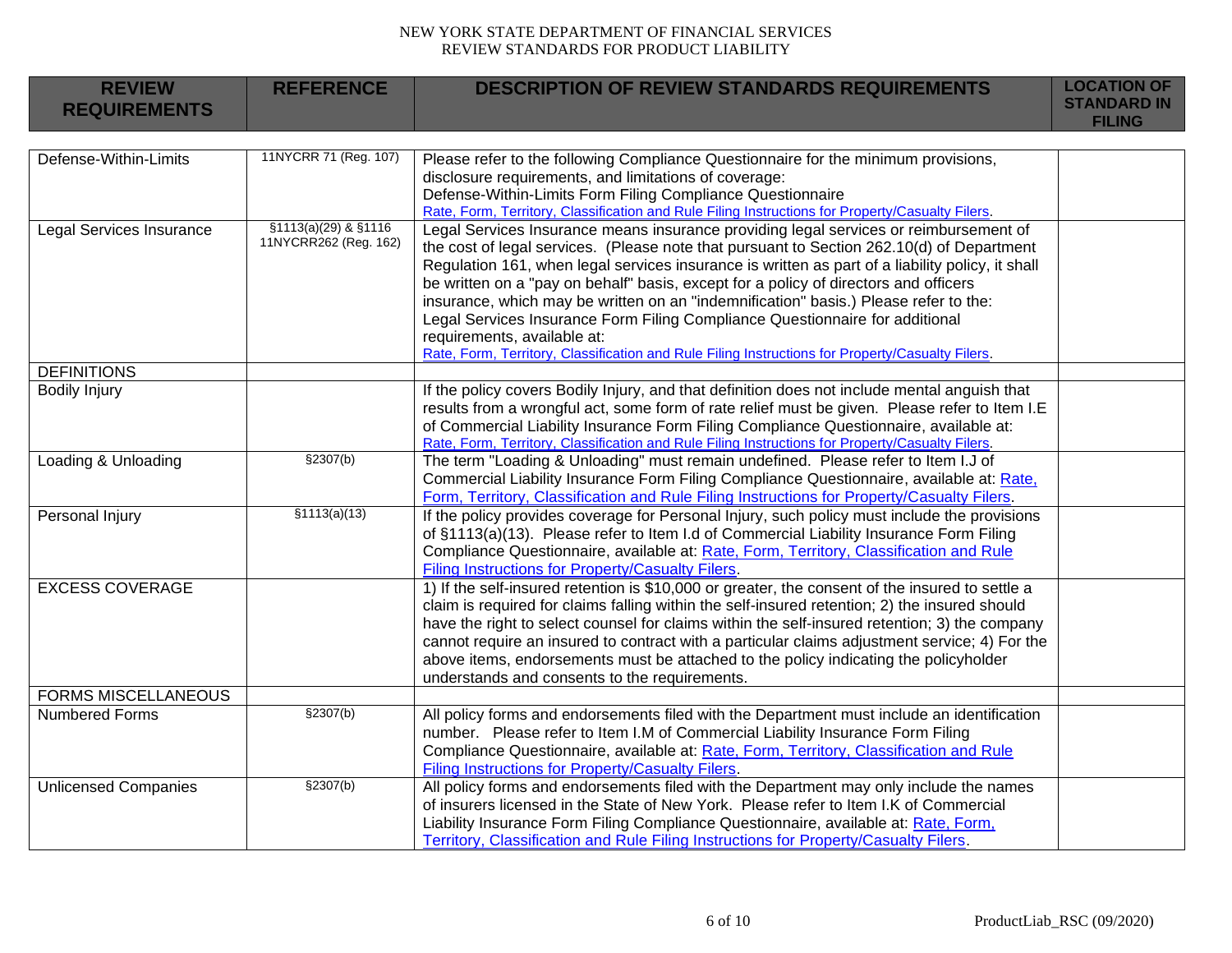| <b>REVIEW</b><br><b>REQUIREMENTS</b> | <b>REFERENCE</b>                                         | <b>DESCRIPTION OF REVIEW STANDARDS REQUIREMENTS</b>                                                                                                                                                                                                                                                                                                                                                                                                                                                                                                                                                                                                                                                             | <b>LOCATION OF</b><br><b>STANDARD IN</b><br><b>FILING</b> |
|--------------------------------------|----------------------------------------------------------|-----------------------------------------------------------------------------------------------------------------------------------------------------------------------------------------------------------------------------------------------------------------------------------------------------------------------------------------------------------------------------------------------------------------------------------------------------------------------------------------------------------------------------------------------------------------------------------------------------------------------------------------------------------------------------------------------------------------|-----------------------------------------------------------|
|                                      |                                                          |                                                                                                                                                                                                                                                                                                                                                                                                                                                                                                                                                                                                                                                                                                                 |                                                           |
| <b>FICTITIOUS GROUPS</b>             | §3435<br>11NYCRR301 (Reg. 134)<br>11NYCRR153 (Reg. 135)  | The provisions of §3435 and Regulations 134 and 135 do not permit fictitious groups. The<br>issuance of group property & casualty insurance is limited to either not-for-profit or<br>municipality insureds, or purchasing groups formed under the Federal Liability Risk<br>Retention Act of 1986 or quasi-group policies through a mass merchandising, safety group<br>or similar program, in connection with State law or a Federal purchasing group.                                                                                                                                                                                                                                                        |                                                           |
| <b>GROUP POLICIES</b>                | \$3435<br>11NYCRR301 (Reg. 134)<br>11NYCRR153 (Reg. 135) | The provisions of §3435 and Regulations 134 and 135 do not permit fictitious groups. The<br>issuance of group property & casualty insurance is limited to either not-for-profit or<br>municipality insureds, or purchasing groups formed under the Federal Liability Risk<br>Retention Act of 1986 or quasi-group policies through a mass merchandising, safety group<br>or similar program, in connection with State law or a Federal purchasing group. Group<br>policies must comply with the provisions of Regulations 134 & 135 including the following:<br>general requirements, group policy minimum standards, premium collection and payment,<br>dividend plans and form and rate filings requirements. |                                                           |
| <b>LIMITS</b>                        |                                                          |                                                                                                                                                                                                                                                                                                                                                                                                                                                                                                                                                                                                                                                                                                                 |                                                           |
| <b>Policy Limits</b>                 |                                                          |                                                                                                                                                                                                                                                                                                                                                                                                                                                                                                                                                                                                                                                                                                                 |                                                           |
| Sublimits                            |                                                          | If there are sublimits the policy should highlight that fact, and if the policy is written on a<br>Defense Within Limit basis the sublimit cannot be less than the minimum limit required for<br>policies written on that basis.                                                                                                                                                                                                                                                                                                                                                                                                                                                                                |                                                           |
| <b>LOSS SETTLEMENT</b>               |                                                          |                                                                                                                                                                                                                                                                                                                                                                                                                                                                                                                                                                                                                                                                                                                 |                                                           |
| <b>Action Against Company</b>        | $$3420(a)(2)$ & $$3420(b)$                               | If judgment against an insured is not satisfied within 30 days, an action can be brought<br>against an insurer. Furthermore, the judgment clause may not include the requirement that<br>judgment be "final" or obtained "after actual trial." Please refer to Item I.B of Commercial<br>Liability Insurance Form Filing Compliance Questionnaire, available at: Rate, Form,<br>Territory, Classification and Rule Filing Instructions for Property/Casualty Filers.                                                                                                                                                                                                                                            |                                                           |
| <b>After Market Parts</b>            |                                                          |                                                                                                                                                                                                                                                                                                                                                                                                                                                                                                                                                                                                                                                                                                                 |                                                           |
| Deductibles                          | 11NYCRR71 (Reg. 107)                                     | If deductible is applied against defense costs, policy must comply with Reg. 107.                                                                                                                                                                                                                                                                                                                                                                                                                                                                                                                                                                                                                               |                                                           |
| <b>Loss Valuations</b>               |                                                          |                                                                                                                                                                                                                                                                                                                                                                                                                                                                                                                                                                                                                                                                                                                 |                                                           |
| Notification of Claim                | $$3420(a)(3)(4)(5)$ &(6)                                 | The policy must contain the various liability provisions set forth in Section 3420 (a)(3)(4)(5)<br>and (6). Please refer to Paragraph I.B of Commercial Liability Insurance Form Filing<br>Compliance Questionnaire, available at: Rate, Form, Territory, Classification and Rule<br>Filing Instructions for Property/Casualty Filers.                                                                                                                                                                                                                                                                                                                                                                          |                                                           |
| <b>OTHER INSURANCE</b>               | §2303                                                    | Policy provisions which indicate that in the event an occurrence is covered by more than<br>one policy issued by an insurer or its affiliates, only the highest limit of liability among all<br>policies will apply to the claim, are not permitted. Please refer to Item I.I of Commercial<br>Liability Insurance Form Filing Compliance Questionnaire, available at: Rate, Form,<br>Territory, Classification and Rule Filing Instructions for Property/Casualty Filers.                                                                                                                                                                                                                                      |                                                           |
| PARTICIPATING POLICIES               | §4106                                                    | A participating policy provision is not required. However, when the provision is included,<br>the board of directors may make reasonable classifications of policies in order to issue<br>payment of dividends. Such classifications must be filed for approval and be fair and not<br>unfairly discriminatory.                                                                                                                                                                                                                                                                                                                                                                                                 |                                                           |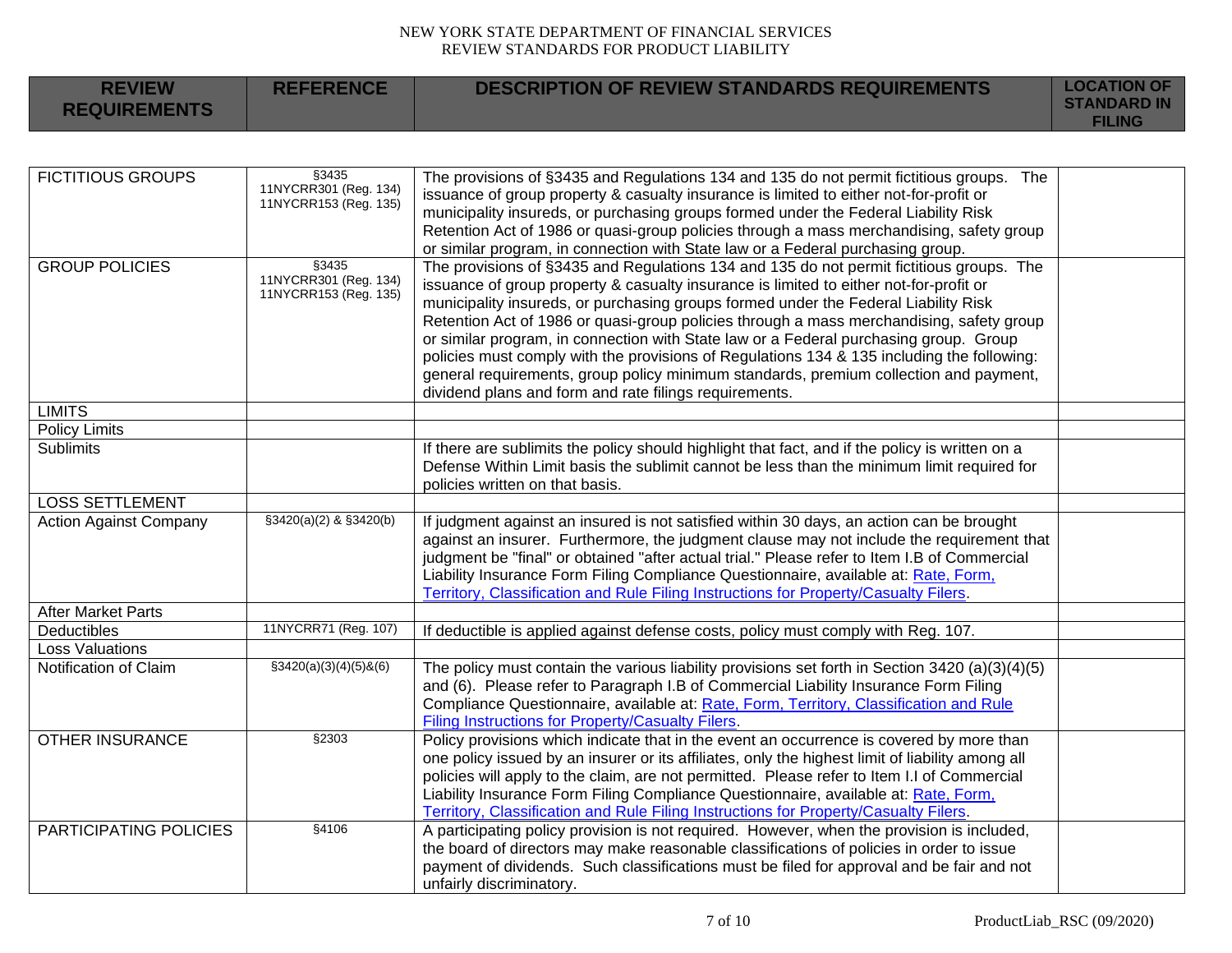**REFERENCE DESCRIPTION OF REVIEW STANDARDS REQUIREMENTS LOCATION OF** 

**REVIEW REQUIREMENTS**

|                                                                                     |                                        |                                                                                                                                                                                                                                                                                                                                                                                                                                                                                                                                                                                                                                                                                                                                                                                                                                                                                              | <b>FILING</b>               |
|-------------------------------------------------------------------------------------|----------------------------------------|----------------------------------------------------------------------------------------------------------------------------------------------------------------------------------------------------------------------------------------------------------------------------------------------------------------------------------------------------------------------------------------------------------------------------------------------------------------------------------------------------------------------------------------------------------------------------------------------------------------------------------------------------------------------------------------------------------------------------------------------------------------------------------------------------------------------------------------------------------------------------------------------|-----------------------------|
|                                                                                     |                                        |                                                                                                                                                                                                                                                                                                                                                                                                                                                                                                                                                                                                                                                                                                                                                                                                                                                                                              |                             |
| PREMIUM AUDIT                                                                       | 11 NYCRR161.10<br>(Reg. 129)           | Audit to determine the final premium must be conducted within 180 days after expiration of<br>the policy and such audit requirement may only be waived for reasons specified in the<br>regulation.                                                                                                                                                                                                                                                                                                                                                                                                                                                                                                                                                                                                                                                                                           |                             |
| PRIOR ACT COVERAGE<br>FOR OCCURRENCE<br><b>POLICY</b>                               |                                        | It is only permitted to be written if 1) No coverage for known claims, 2) Provided only to<br>insureds switching from claims-made policy and is not available to an insured with an<br>uninsured prior acts exposure, 3) Once purchased, must survive termination of the<br>occurrence policy.                                                                                                                                                                                                                                                                                                                                                                                                                                                                                                                                                                                               |                             |
| <b>VICARIOUS LIABILITY</b>                                                          | CL 6 (1994)                            | The Department permits coverage for claims of vicarious liability regardless of whether the<br>underlying wrong is intentional or not.                                                                                                                                                                                                                                                                                                                                                                                                                                                                                                                                                                                                                                                                                                                                                       |                             |
| <b>VOIDANCE</b>                                                                     | §3105 & §3106                          | May not void a policy unless the misrepresentation is material. No misrepresentation shall<br>be deemed material unless knowledge by the insurer of the facts misrepresented would<br>have led to a refusal by the insurer to make such contract. Please refer to Item I.H of<br>Commercial Liability Insurance Form Filing Compliance Questionnaire, available at: Rate,<br>Form, Territory, Classification and Rule Filing Instructions for Property/Casualty Filers.                                                                                                                                                                                                                                                                                                                                                                                                                      |                             |
| <b>WARRANTIES</b>                                                                   | §3106                                  | A breach of warranty shall not void a policy unless the breach of warranty is material.                                                                                                                                                                                                                                                                                                                                                                                                                                                                                                                                                                                                                                                                                                                                                                                                      |                             |
| <b>WORLDWIDE COVERAGE</b>                                                           |                                        | If a policy provides for a duty to defend, in provisions where the company states it has no<br>duty to defend suits brought in foreign countries, the company must state the specific<br>reasons why it does not wish to defend (i.e. if the insurer lacks the expertise to defend in<br>the foreign country, or if the insurer is not permitted by law to defend in such foreign<br>country.) In such situations, the policy must specify that the insurer must reimburse the<br>insured for the defense expenses the insured incurred.                                                                                                                                                                                                                                                                                                                                                     |                             |
| <b>RATES &amp; RATING</b><br><b>PLANS</b>                                           | §2304 & §2344<br>11NYCRR161 (Reg. 129) | All rates, rating plans, and rating rules filings must be submitted in accordance with the<br>instructions of Circular Letter No. 5 (2009) which outlines the new mandatory filing<br>procedures effective March 10, 2009. These procedures contain the minimum required<br>information that must accompany all rate, rating plan, and rating rule filings. Rate filings<br>must include appropriate supporting information as outlined in the Rate Filing Sequence<br>Checklist. Please note the relevant requirements contained in Section 2304 of the New<br>York Insurance Law. For commercial lines filings subject to flex-rating under Section 2344,<br>please also refer to Regulation 129 (11 NYCRR 161). Please refer to the following web<br>site for additional information:<br>Rate, Form, Territory, Classification and Rule Filing Instructions for Property/Casualty Filers. | Form/Page/Para<br>Reference |
| <b>ADOPTIONS OF RATE</b><br><b>SERVICE</b><br>ORGANIZATIONS (RSO)<br><b>FILINGS</b> |                                        |                                                                                                                                                                                                                                                                                                                                                                                                                                                                                                                                                                                                                                                                                                                                                                                                                                                                                              |                             |
| Me Too Filings                                                                      | §2306<br>11 NYCRR 161.7<br>(Reg. 129)  | The insurer may discharge its rate filing obligation by giving notice that it uses rates and<br>rate information prepared by a designated rate service organization. Please refer to<br>Regulation 129 for the filing of rates and the relation and role of rates published by a rate<br>service organization and the Department's web site for additional filing information:<br>Rate, Form, Territory, Classification and Rule Filing Instructions for Property/Casualty Filers.                                                                                                                                                                                                                                                                                                                                                                                                           |                             |

**STANDARD IN**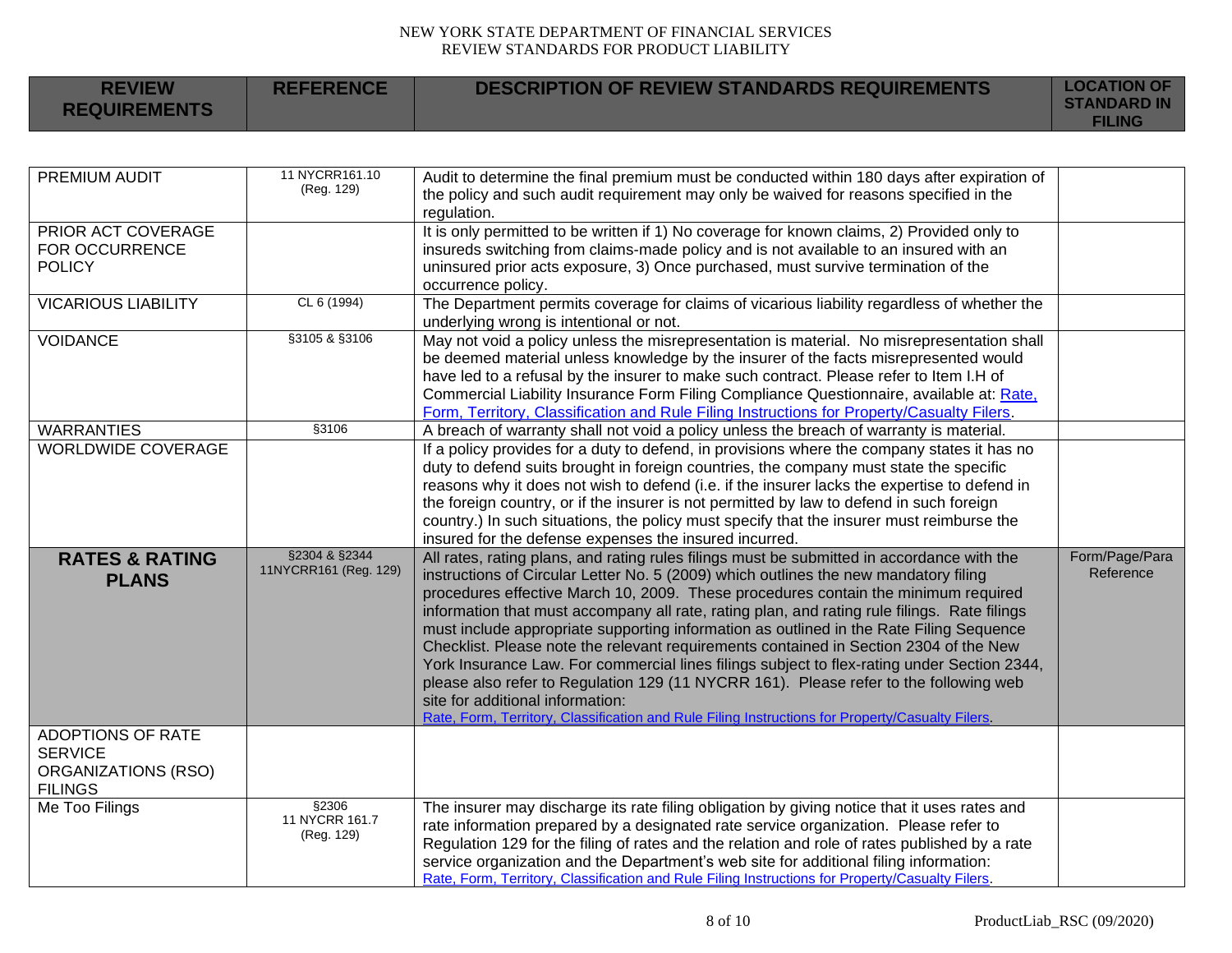| <b>REVIEW</b><br><b>REQUIREMENTS</b>           | <b>REFERENCE</b>                                                    | <b>DESCRIPTION OF REVIEW STANDARDS REQUIREMENTS</b>                                                                                                                                                                                                                                                                                                                                                                                                                                                | <b>LOCATION OF</b><br><b>STANDARD IN</b><br><b>FILING</b> |
|------------------------------------------------|---------------------------------------------------------------------|----------------------------------------------------------------------------------------------------------------------------------------------------------------------------------------------------------------------------------------------------------------------------------------------------------------------------------------------------------------------------------------------------------------------------------------------------------------------------------------------------|-----------------------------------------------------------|
|                                                |                                                                     |                                                                                                                                                                                                                                                                                                                                                                                                                                                                                                    |                                                           |
| <b>CONSENT-TO-RATE</b>                         | §2309                                                               | The application for an excess rate is subject to prior approval. In addition, the application<br>must include the insured's reasons and the application must be signed by the insured.                                                                                                                                                                                                                                                                                                             |                                                           |
| <b>CREDIT SCORING AND</b><br><b>REPORTS</b>    |                                                                     | The use of credit scoring and reports is limited to the initial underwriting and/or initial tier<br>placement of the risk.                                                                                                                                                                                                                                                                                                                                                                         |                                                           |
| <b>INDIVIDUAL RISK RATING</b>                  | §2305<br>11NYCRR161.12<br>(Reg. 129)                                | Individual Risk Submissions not subject to prior approval shall not filed with the<br>Department. All such information shall be retained in the insurer's individual underwriting<br>file for each policy issued for a period of five years from the date of first issuance of such<br>policy.                                                                                                                                                                                                     |                                                           |
| Prior approval                                 | CL 4 (1996)                                                         | All Individual Risk Submissions subject to prior approval form must include Form 129-<br>c.doc, available at:<br>Rate, Form, Territory, Classification and Rule Filing Instructions for Property/Casualty Filers.                                                                                                                                                                                                                                                                                  |                                                           |
| <b>PRICING</b>                                 | §2304 & §2344<br>11NYCRR161 (Reg. 129)<br>CL 19 (1992) & CL 4(1996) | The following web site contains the mandatory filing procedures:<br>Rate, Form, Territory, Classification and Rule Filing Instructions for Property/Casualty Filers.                                                                                                                                                                                                                                                                                                                               |                                                           |
| Audit Provisions/premium<br><b>Audit Rules</b> |                                                                     | Indicate if the filing includes an audit provision and/or a premium audit rule. If so, an audit<br>to determine final premium for policies under which the initial premium is based on an<br>estimate of the insured's exposure base must comply with Section 161.10 of Regulation<br>129. The provision/rule must clearly demonstrate compliance.                                                                                                                                                 |                                                           |
| Minimum Premium Rules                          |                                                                     | Minimum Premium Rules- the submission should evidence the relationship between the<br>amount charged as a minimum premium and the costs associated with producing the<br>policy or coverage. Return Premium/Minimum Earned Premium Rules - the submission<br>should specify that the policy will be pro-rated or short-rated due to mid-term termination of<br>the policy. Premium may be considered fully earned only for policies insuring special<br>events that are only a few days in length. |                                                           |
| <b>Multi Tiering</b>                           |                                                                     | Eligibility requirements for each tier must be submitted. The tier eligibility requirements<br>must be specific and mutually exclusive, so that no insured would be eligible for more than<br>one tier. The rate effects of the tier eligibility requirements should not be duplicated in any<br>rating plans. Justification must be provided for the rate differential for each tier.                                                                                                             |                                                           |
| <b>Payment Plans</b>                           |                                                                     | Payment plans are outside of the rating structure, and do not have to be filed with the<br>Department or included as part of the manual rates.                                                                                                                                                                                                                                                                                                                                                     |                                                           |
| <b>Renewal Discounts</b>                       |                                                                     | Renewal Discounts or credits due to the insured's longevity with the company are not<br>permitted for Commercial Liability coverage.                                                                                                                                                                                                                                                                                                                                                               |                                                           |
| <b>Service Charges</b>                         |                                                                     | Late payment fees, reinstatement fees, and premium installment fees are to be classified<br>as service fees that are outside of the rating structure, and do not have to be filed with the<br>Department or included as part of the manual rates.                                                                                                                                                                                                                                                  |                                                           |
| <b>RATING PLAN</b><br><b>REQUIREMENTS</b>      | §2344<br>11NYCRR161.8 (Reg.<br>129)                                 | Rating plans are subject to prior approval. Even if the insurer is adopting a rating plan from<br>a Rate Service Organization (RSO) without modification, such plan is subject to the prior<br>approval requirements.                                                                                                                                                                                                                                                                              |                                                           |
| <b>Composite Rating</b>                        |                                                                     | For rating plan rules and standards, please refer to Regulation 129 and item RP-1 and RP-<br>2 of the Rate Filing Sequence Checklist, available at: Rate, Form, Territory, Classification<br>and Rule Filing Instructions for Property/Casualty Filers.                                                                                                                                                                                                                                            |                                                           |